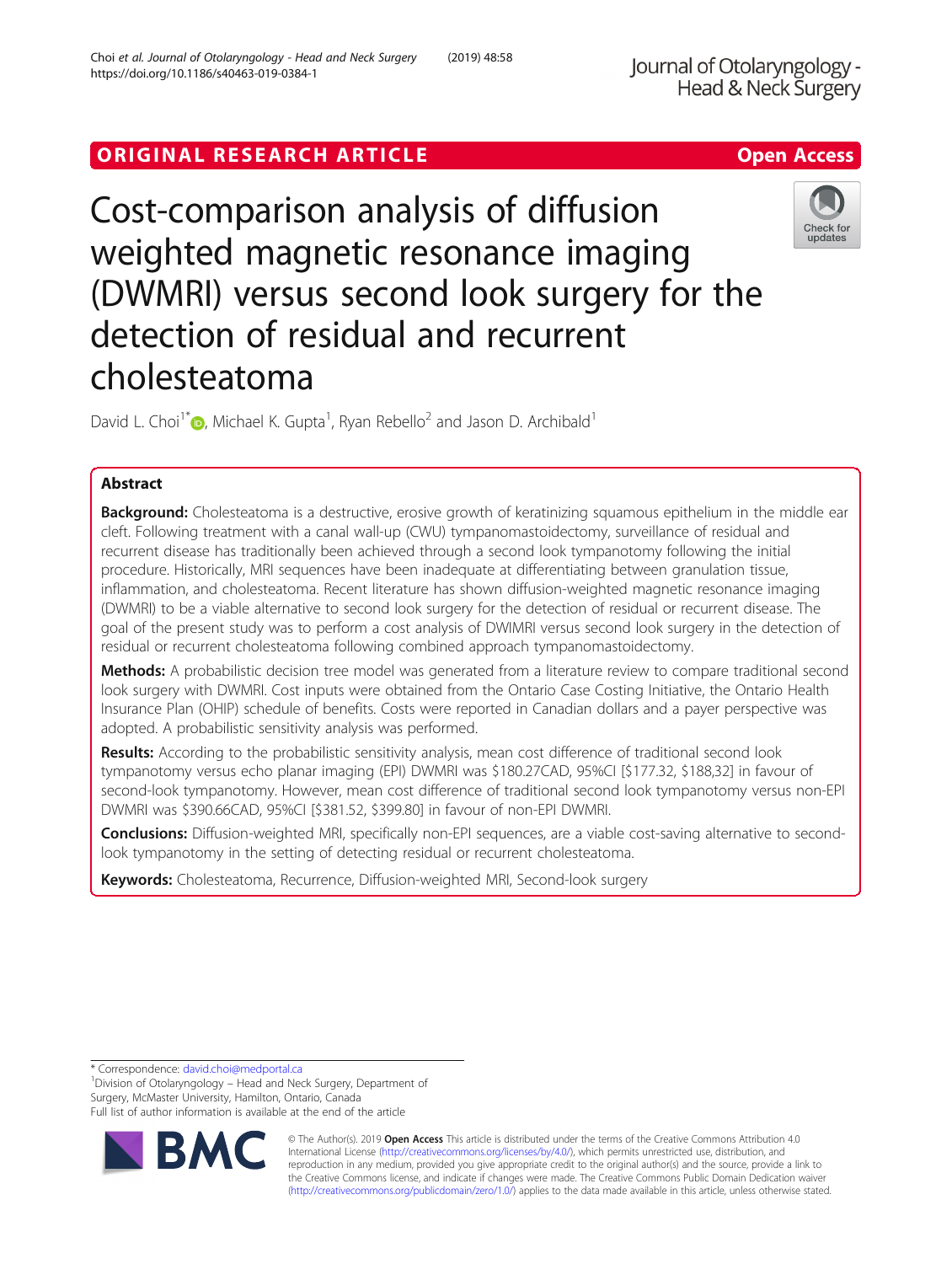## Introduction

Cholesteatoma is a destructive, erosive growth of keratinizing squamous epithelium in the temporal bone. Disease may commonly involve the middle ear space, but can also present in any anatomical location of the temporal bone including the external auditory canal, mastoid antrum, and petrous apex [\[1](#page-5-0)]. Growth and expansion of a cholesteatoma may result in infection, otorrhea, ossicular and bone destruction, hearing loss, facial nerve paralysis, labyrinth fistula, and intracranial complications. This destructive potential of cholesteatoma is mediated through two predominant pathophysiologic mechanisms. First, epidermal debris can cause pressure-induced bone resorption [[2\]](#page-5-0). Second, cytokine-mediate inflammation can cause en-zymatic dissolution of bone [\[1,](#page-5-0) [3\]](#page-5-0).

The first and fundamental principle of cholesteatoma management is the surgical removal of disease to prevent further extension of disease. At the same time, complications of cholesteatoma can be addressed while preserving normal anatomy. After these two components have been dealt with, preservation or improvement of hearing can then be addressed. Selection of surgical procedure is consequently dependent on the location and extent of disease [[1\]](#page-5-0). Small and limited cholesteatomas without complications can be treated with atticotomy and tympanoplasty  $[1, 4]$  $[1, 4]$  $[1, 4]$ . For more extensive disease, a tympanomastoidectomy may be the treatment of choice for complete disease removal. Typically, surgeons will elect to perform a combine approach or "canal wall-up" (CWU) tympanomastoidectomy in which the posterior wall of the external auditory canal is preserved. In cases of extensive erosive disease that dictate improved exposure for disease removal, a "canal wall-down" (CWD) mastoidectomy is necessary. This will create a mastoid cavity potentially requiring lifelong maintenance by an otolaryngologist. Given higher rates of recurrence, disease surveillance after CWU tympanopastoidectomy is accomplished through a surgical re-exploration and

direct visualization of the disease site [[2,](#page-5-0) [5](#page-5-0), [6\]](#page-5-0). This is often known as a "second look tympanotomy" procedure, and often will take place 6–18 months following the primary surgical extirpation of disease. This second procedure will often also incorporate an ossicular chain reconstruction to re-establish or improve hearing [\[7\]](#page-5-0).

The utility of traditional magnetic resonance imaging (MRI) in the setting of cholesteatoma have been hampered by poor specificity. Disadvantages include lacking the capability of differentiating between true disease and post-surgical granulation tissue, fibrosis, or fluid. However, recent advances in MR imaging have greatly improved the ability to detect recurrent and residual cholesteatoma. Diffusion-weighted MRI (DWMRI) is a form of imaging built on the concept of random Brownian motion of water molecules within tissue. Tissues through which water molecules can easily diffuse, such as cerebrospinal fluid, will have no significant net motion in any direction and will produce no signal and will appear hypointense. In contrast, tissues where water molecules have difficulty diffusing, such as cholesteatoma, will appear bright (Fig. 1). This phenomenon seen in cholesteatomas is known as restriction of diffusion. The advent of diffusion-weighted MRI (DWMRI), particularly with non-echo planar (non-EPI) protocol, has been suggested as a viable alternative to second look surgery given its superb sensitivity and specificity  $[8-10]$  $[8-10]$  $[8-10]$  $[8-10]$  $[8-10]$ . This diagnostic accuracy and ability to differentiate between post-surgical granulation and recidivism has led to its increased use in the otology community for follow-up after initial surgical treatment due to its noninvasive nature in comparison to second-look exploration.

Non-EPI DWMRI represents an alternative to second look surgery, and may be a cost-saving alternative for monitoring of residual and recurrent cholesteatomas. The objective of this study is to compare local costs of DWMRI versus traditional second look surgery in a

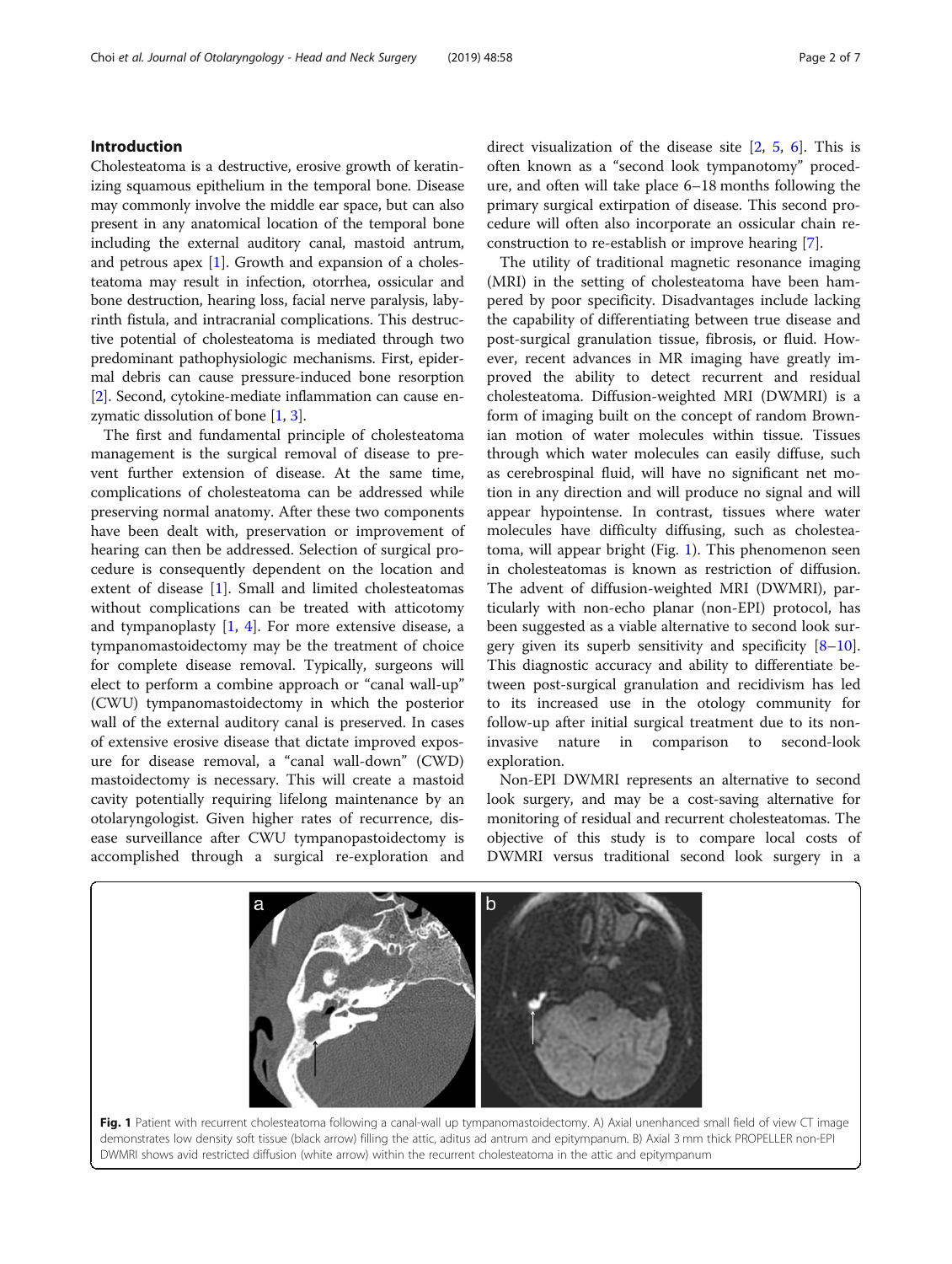<span id="page-2-0"></span>Canadian tertiary care institution using a cost-analysis probability tree model. To the authors' knowledge, this is the first cost analysis comparing DWMRI to surgery in the detection of residual and/or recurrent cholesteatoma.

## Methods

A comprehensive search of the literature was performed through the electronic databases Medline (1945–2015), EMBASE (1948–2015), Cochrane Central Register of Controlled Trials and Google Scholar. Medical subject headings "cholesteatoma," "tympanomastoidectomy," "revision," "recurrence," "second look surgery," "MRI," and "tympanotomy" were utilized in various combinations. Individual sensitivity, specificity, positive predictive value, and negative predictive values were extracted, combined, and utilized for a probabilistic cost analysis model. This study was exempt from institutional ethics board review given that no individual personal patient data was utilized at any point.

Aggregate annual mean case cost data was obtained from provincial case costing initiative services, the institutional case costing department, the hospital department of diagnostic radiology, and Ontario Health Insurance Program (OHIP) Schedule of Benefits for the year 2016. Cost data was obtained for DWMRI, second look tympanotomy and revision tympanomastoidectomy. For DWMRI, the institutional case costing department provided average materials and cost-per-scan totals for patients who underwent DWMRI in the 2016 fiscal year. This was then added to the radiologist OHIP billing fees. For operative case data, average materials, operating room costs, perioperative costs, and anesthesia costs were added to OHIP billing fees for surgeons to generate fee totals (see Results).

A hypothetical decision-tree model was generated by the authors (Fig. 2). This model highlights main decision treatments based on mode of follow-up. Due to its hypothetical nature, the nature of this study makes several assumptions. First, both modes of follow-up occur within the first year following the initial surgery; disease load is often small and non-extensive. Therefore, patients who undergo second look tympanostomy as the initial mode of disease surveillance will have small-volume disease removed if present and typically not require tympanomastoidectomy for extirpation of extensive disease. Second, patients who are monitored by DWMRI that are falsely negative will likely require revision tympanomastoidectomy as the disease will likely become more extensive. It is imperative to stress that these assumptions were mandatory in creating of this hypothetical decision tree as an infinite number of combinations of surgeries and subsequent follow-up DWMRIs are possible. This probabilistic model assumes best clinical practice and patient adherence based on these assumptions to allow for the ability to calculate cost.

A probabilistic cost analysis on Microsoft Excel (Microsoft Corp., 2016) was performed. Variables relating to predictive value of the tests were varied according to standard error calculated from the results of the literature review. Predictive values were varied on a betainverse distribution. Costs were varied on a gamma distribution. Standard error estimated to be an assumed 25% of the mean for the majority of cost components in our model. Non-anesthetic cost data retrieved from OHIP Schedule of benefits were not varied. The probabilistic model was run five thousand times to generate costing data with 95% confidence intervals.

## Results

A total of 16 articles addressing test characteristics of DWMRI for detection of residual and recurrent cholesteatoma were identified after abstract screening. One article was excluded as it did not include individualized data regarding test characteristics. Fifteen studies were included into the final probabilistic analysis (Table [1](#page-3-0)). Seven studies used EPI sequence imaging while eight studies utilized

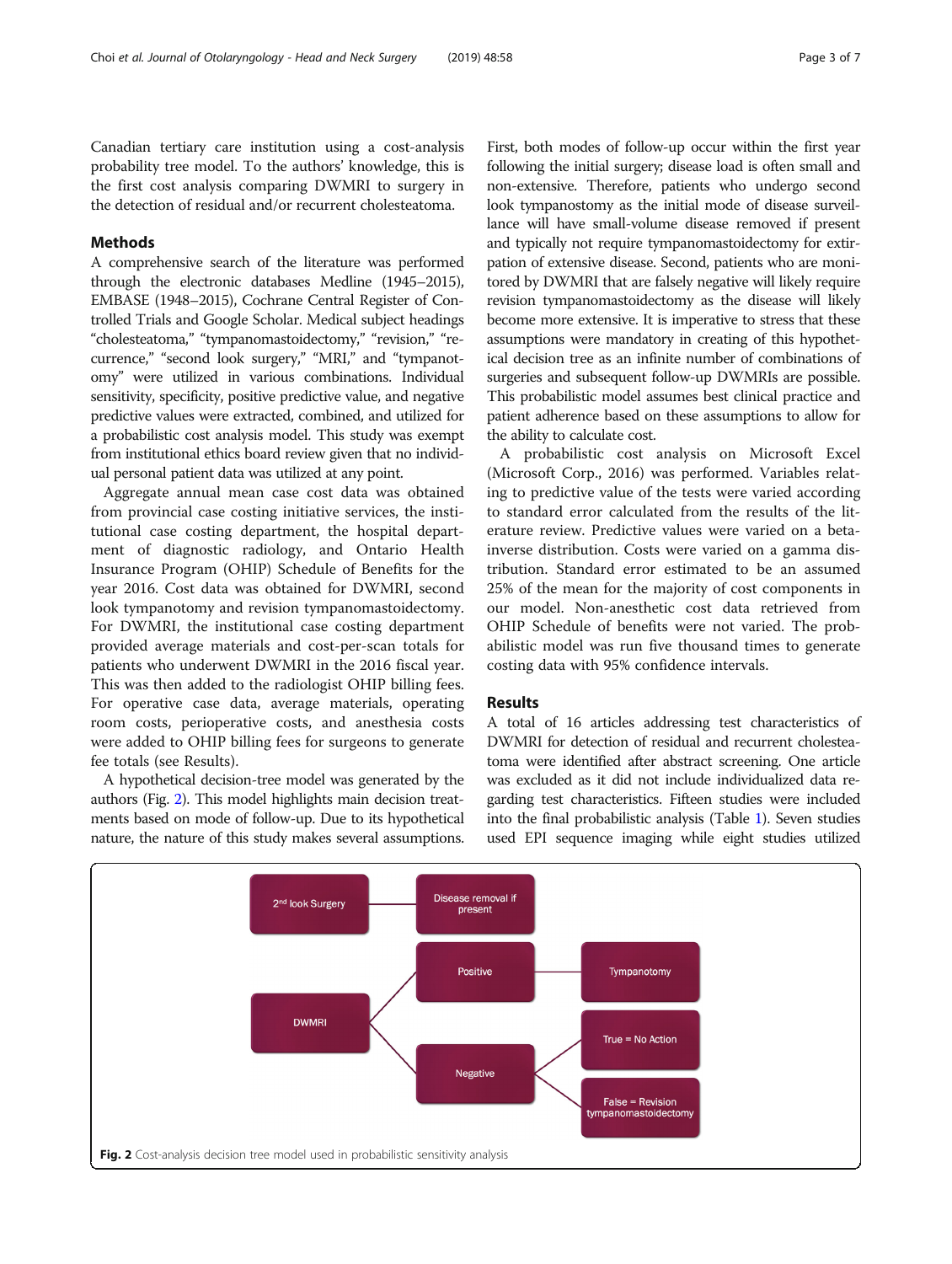non-EPI sequence imaging. A total of 221, and 122 individual diagnostic tests were collected for EPI and non-EPI sequences respectively. Aggregate values for sensitivity, specificity, positive predictive value, and negative predictive value were calculated from the results of the literature review. Values were individually calculated for EPI sequences and non-EPI sequences (Table 2). Mean costs of second look tympanotomy, revision tympanomastoidectomy, and DWMRI were estimated to be \$2695.28, \$3964.81, and \$686.10, respectively.

After running a probabilistic model five thousand times (Fig. [2](#page-2-0)), the aggregate mean cost of the EPI imaging arm versus traditional second look surgery arm was \$2871.89CAD versus \$2691.62CAD. This was a cost difference of \$180.27CAD in favour of the second look surgery arm (Table [3](#page-4-0)). The aggregate mean cost of non-EPI imaging versus traditional second look surgery was \$2298.21CAD versus \$2688.87CAD. This is a cost difference of \$390.66CAD in favour of non-EPI DWMRI (Table [4\)](#page-4-0).

### **Discussion**

The cornerstone of cholesteatoma management is surgical removal of disease with the primary goal of producing a safe and disease-free ear. Secondary goals of surgery are to preserve or restore hearing [[25\]](#page-6-0). Although CWD procedures offer unparalleled access to the middle ear for disease removal, they are often accompanied by significant disadvantages [[26\]](#page-6-0). These include delayed wound healing, chronic otorrhea, inadequate contouring of the external ear for hearing amplification devices, and potentially poorer outcomes compared to patients with CWU tympanomastoidectomies due to differences in acoustic transmission [[27\]](#page-6-0). In order to mitigate and reduce these complications, otologists often will elect to perform CWU surgery with the knowledge that there are increased rates of residual and recurrent disease. Published literature has examined the rates of recurrence and residual disease in CWD versus CWU procedures. Early literature has shown high rates of recidivism, with up to 12.4% of CWD and 42% of CWU procedures resulting recurrence or residual disease [\[28](#page-6-0)]. In contrast, newer studies within the last two decades have shown an overall decrease in recurrence rates, with CWD mastoidectomy recurrence rates as low as 7% [\[29](#page-6-0)]. In a meta-analysis of 4720 patients, Tomlin et al. has shown that CWD procedures have a 2.87 times relative risk of recidivism compared to CWU procedures and advocated for surgical exploration in second-look procedures [\[5](#page-5-0)].

Following CWU tympanomastoidectomy for cholesteatoma, the otologic surgeon is typically faced with three possible scenarios with varying postoperative management strategies. Within the first group, the surgeon has clearly left residual cholesteatoma, of which revision surgery is certainly required. In the second group, the

**Table 2** Results of aggregate diagnostic test characteristics for DWMRI from literature review

| Imaging sequence                    | True<br>positives | False<br>positives | False<br>negatives | True<br>negatives |      |               | Sensitivity Specificity Positive predictive<br>value | Negative predictive<br>value |
|-------------------------------------|-------------------|--------------------|--------------------|-------------------|------|---------------|------------------------------------------------------|------------------------------|
| EPI sequences<br>$(n = 221)$        | 78                | 10                 | 33                 | 100               | 0.70 | $0.9^{\circ}$ | 0.89                                                 | 0.75                         |
| Non-EPI sequences 56<br>$(n = 122)$ |                   |                    |                    | 56                | 0.89 | 0.95          | 0.95                                                 | 0.89                         |

Table 1 Studies from Literature Review and Diagnostic Properties

<span id="page-3-0"></span>

| Choi et al. Journal of Otolaryngology - Head and Neck Surgery | (2019) 48:58 | Page 4 of 7 |
|---------------------------------------------------------------|--------------|-------------|
|---------------------------------------------------------------|--------------|-------------|

| Study                              | DWMRI Type<br>(EPI vs. non-EPI) | Patients<br>included<br>(n) | Sensitivity Specificity |      |
|------------------------------------|---------------------------------|-----------------------------|-------------------------|------|
| Pizzini et al.,<br>2010 [11]       | Non-EPI                         | 11                          | 1.00                    | 1.00 |
| Huins et al.,<br>2010 [12]         | Non-EPI                         | 18                          | 0.86                    | 1.00 |
| Rajan et al.,<br>2010 [13]         | Non-EPI                         | 15                          | 1.00                    | 1.00 |
| Plouin-Gaudon<br>et al., 2010 [14] | Non-EPI                         | 21                          | 0.62                    | 0.88 |
| Lehmann et al.,<br>2009 [15]       | Non-EPI                         | 10                          | 1.00                    | 0.50 |
| Dhepnorrarat<br>et al., 2009 [16]  | Non-EPI                         | 23                          | 1.00                    | 1.00 |
| Dubrulle et al.,<br>2006 [10]      | Non-EPI                         | 24                          | 1.00                    | 0.91 |
| Cimsit et al.,<br>2010 [17]        | EPI                             | 26                          | 1.00                    | 0.93 |
| Jindal et al.,<br>2010 [18]        | EPI                             | 35                          | 0.83                    | 0.82 |
| Venail et al.,<br>2008 [19]        | EPI                             | 31                          | 0.60                    | 0.73 |
| Toyama et al.,<br>2015 [20]        | EPI                             | 17                          | 0.92                    | 0.60 |
| Jeunen et al.,<br>2008 [21]        | EPI                             | 32                          | 0.55                    | 0.90 |
| Vercruysse et al.,<br>2006 [22]    | EPI                             | 45                          | 0.13                    | 1.00 |
| Stasolla et al.,<br>2004 [23]      | EPI                             | 18                          | 0.86                    | 1.00 |
| Aikele et al.,<br>2003 [24]        | EPI                             | 17                          | 0.77                    | 1.00 |
|                                    |                                 |                             |                         |      |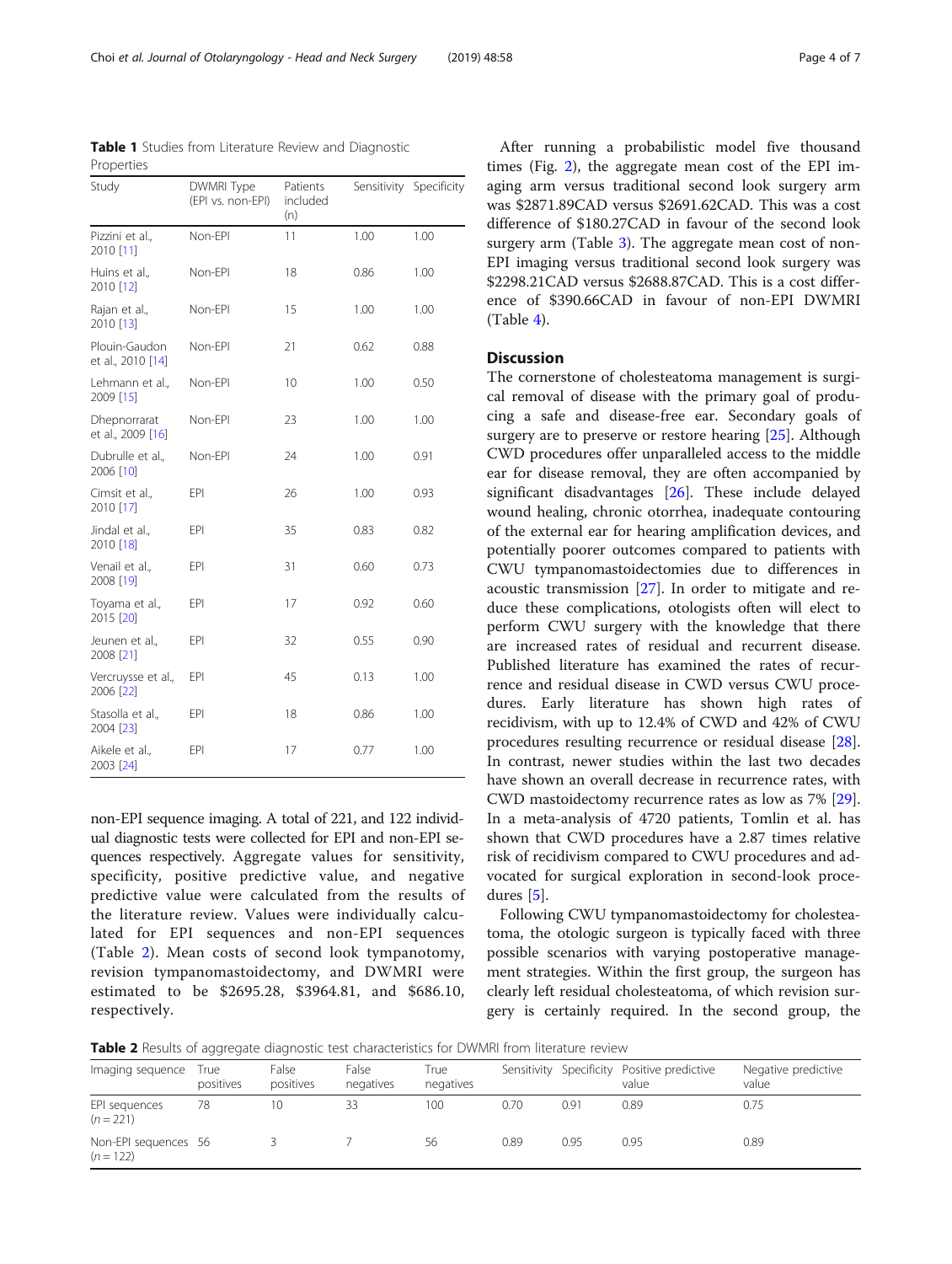surgeon has completely and confidently removed all trace of disease and clinical surveillance and monitoring will suffice. The third group, in which the extent of disease removal is indeterminant, presents a management dilemma. Recurrent and residual cholesteatoma is a considerable risk to the patient if left undetected and subsequently not managed. Within this third group of patients, surveillance has classically been through a second look surgery, comprising of a tympanotomy and potential removal of recurrent or residual disease if it is present.

Interest within the last several decades has focused on advanced imaging techniques in order to accurately detect cholesteatoma in the post-operative setting to avoid complications and morbidity associated with surgery. With the advent of advanced imaging techniques, non-invasive methods have been introduced into the diagnostic algorithm for the detection of disease after initial cholesteatoma removal. Delayed postcontrast T1-weighted MR imaging was one of the first imaging techniques used to detect cholesteatoma, relying on the lack of contrast enhancement in cholesteatomas. The lack of late enhancement ruled out fibrotic inflammatory granulation tissue and scarring [\[30\]](#page-6-0). Subsequent development of EPI DWMRI, which is commonly utilized for intracranial imaging, was suggested for cholesteatoma use. However, susceptibility artifacts at multiple air-bone interfaces in the skull base and low spatial resolution severely hamper sensitivity when lesions are smaller than 5 mm [[22\]](#page-6-0).

Non-EPI DWMRI within the last decade has largely supplanted EPI in the detection of postoperative cholesteatoma due to higher inherent resolution, thinner slice thickness, and fewer susceptibility artifacts. These properties all contribute to the improved accuracy in

Table 4 Costs from probabilistic analysis of non-EPI sequence DWMRI

| _                               |                                           |                           |                             |  |
|---------------------------------|-------------------------------------------|---------------------------|-----------------------------|--|
|                                 | Non-FPI<br><b>DWMRI</b><br>Costs<br>(CAD) | Surgery<br>Costs<br>(CAD) | Cost<br>difference<br>(CAD) |  |
| Mean<br>(Standard<br>deviation) | 2298.21<br>$(s = 292.91)$                 | 2688.87<br>$(s = 487.71)$ | $-390.66$                   |  |
| 95% CI                          | [2288.92, 2307.50]                        | [2673.40, 2704.33]        | $[-381.52, -399.80]$        |  |

cholesteatoma detection with sensitivities of 90–100% for cholesteatomas as small as 2 mm [\[31](#page-6-0)]. Specifically, a systematic review by Jindal et al. demonstrated that non-EPI DWMRI has a sensitivity, specificity, positive predictive, and negative predictive value of 91.4, 95.8, 97.3, and 85.2% respectively [[32\]](#page-6-0). In this current study, this improved diagnostic ability of non-EPI imaging to detect disease is responsible for over \$600 in cost-savings in comparison to EPI imaging. Whereas EPI imaging represents a costlier alternative to surgery due to its lower diagnostic ability, non-EPI represents nearly \$400 in cost-savings within our probabilistic model. This is in support for using non-EPI DWMRI in the correct patient and avoids the potential risks and complications of revision ear surgery, such as facial nerve injury, hearing loss, infection, bleeding, and requirement of a general anesthetic.

Cholesteatoma represents a common disease entity for otolaryngologists and subspecialty otologists, and interest has been generated around the cost of care for patients with this pathology. A retrospective review from 2013 in the United States estimated that the average hospital charge per patient per year was \$10000USD [\[33](#page-6-0)]. Studies have also examined the use of different surgical approaches on cost. Bennett et al. reviewed Medicare and Medicaid reimbursements for intraoperative endoscopic surveillance of cholesteatoma and noted endoscopic surveillance (\$6100USD) to be less expensive than traditional second look surgeries (\$11,829.83USD) and annual MRI (\$9891.95USD) per patient  $[34]$ . This echoes the findings in the current study that DWMRI offers cost savings compared to surgery. Unfortunately, endoscopic surveillance is not currently performed routinely as a primary modality of surveillance within our institution to generate costing data. Furthermore, no separate billing codes exist for a purely endoscopic approach to disease surveillance at this time. Future cost-analysis studies would benefit from examining an endoscopic surveillance versus DWMRI.

This study is not without its limitations. Certainly, a wide multitude of clinical outcomes are possible with a false negative DWMRI, especially if not detected in clinical follow-up in the future. However, the possibility of this causing catastrophic consequences in the setting of a clinically astute clinician is exceedingly low. We therefore considered these costs to be negligible in order to perform our probabilistic analysis. As previously mentioned, a probabilistic model cannot factor in all possible clinical outcomes, and rather incorporates a reasonable best-practice pathway to estimate costs in a sensitivity analysis. Therefore, after careful consideration, it was the intent of the authors to purposefully only incorporate the initial follow-up of disease with either DWMRI or surgery. We recognize the possibility of multiple followup scans and surgeries over time, but an assumption was

<span id="page-4-0"></span>Table 3 Costs from probabilistic analysis of EPI sequence DVA/AADI

| 1/11111                         |                                              |                           |                                           |  |  |
|---------------------------------|----------------------------------------------|---------------------------|-------------------------------------------|--|--|
|                                 | <b>FPI</b><br><b>DWMRI</b><br>Costs<br>(CAD) | Surgery<br>Costs<br>(CAD) | Cost<br>difference<br>(CAD)<br>$+ 180.27$ |  |  |
| Mean<br>(Standard<br>deviation) | 2871.89<br>$(s = 342.27)$                    | 2691.62<br>$(s = 490.82)$ |                                           |  |  |
| 95% CI                          | [2861.04, 2882.75]                           | [2676.06, 2707.8]         | $[+172.23, +188.32]$                      |  |  |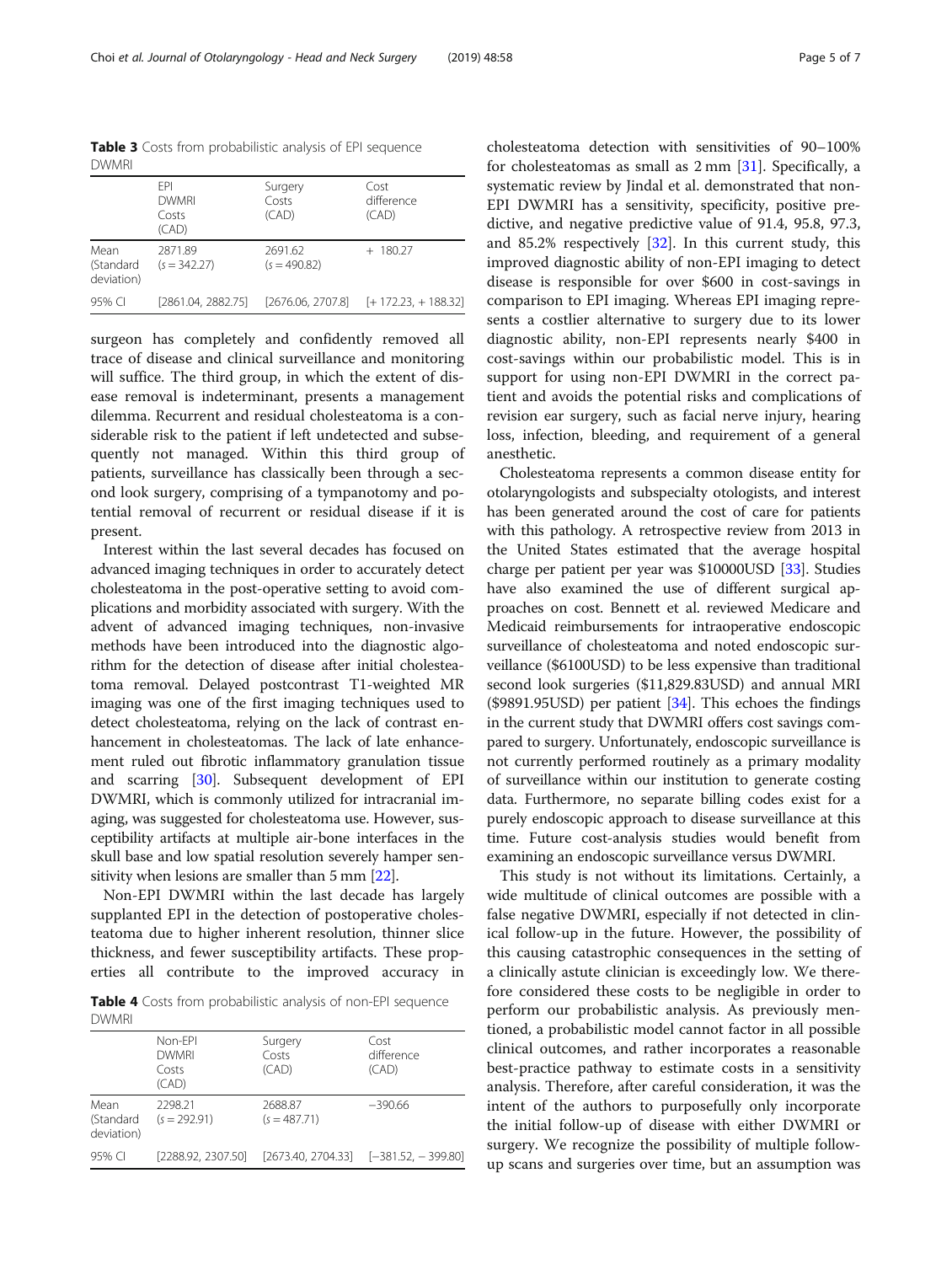<span id="page-5-0"></span>made that a single comparison of cost in one instance can be inferred to subsequent decisions between diagnostic modalities, given similar probabilistic conditions. In our analysis, we also did not address the need for second surgery in the setting of prior ossicular chain erosion removal necessitating the need for a subsequent ossiculoplasty, regardless of the presence of cholesteatoma. For these patients, the need for DWMRI may be unnecessary, and the cost of either diagnostic modality would not be a factor in consideration.

A growing number of practicing cholesteatoma surgeons advocate for non-classical surgical approaches such as CWD surgery in combination with canal wall reconstruction and/or mastoid obliteration. A systematic review of the literature of 146 studies with 1534 patients examined rates of residual and recurrent cholesteatoma after single-stage CWU and CWD with mastoid obliteration found acceptable rates of recurrence of approximately 4–6% [\[35\]](#page-6-0). Roux et al. examined rates of residual and recurrent disease in a consecutive cohort of 36 ears and found the recurrence and residual rates of cholesteatoma after a mean follow-up of 24 months to be 3.1% and 6.2, respectively [\[36](#page-6-0)]. As the current study focus was to differentiate costing options between DWMRI and second look, we did not differentiate between such patients who underwent differing initial cholesteatoma surgeries in our probabilistic model. Future prospective or retrospective patient costing studies could examine the difference between these and more classical surgical methods, and whether individual patient-related costs are different within a subgroup analysis.

Moreover, surgical recovery and opportunistic costs for the patient have not been factored in due study design and methodologic difficulties in assigning cost to patient values. Future studies could examine and compare the cost-effectiveness or cost-utility of each of these arms in the decision model and consider timing as a factor.

## Conclusion

Although various authors have now reported on the efficacy and diagnostic characteristics of DWMRI and specifically non-EPI sequences for cholesteatoma surveillance, this is the first cost-savings analysis comparing and demonstrating a benefit for non-EPI DWMRI over traditional surgical approaches [7, [10](#page-6-0), [28\]](#page-6-0). As gatekeepers of health care resources, it is imperative for otolaryngologists, radiologists, and primary care physicians to be aware of the role of non-EPI as well as its potential cost benefit over a surgical exploration of the disease site.

Our study results become quite relevant in a universal healthcare model, such as that which exists in Canada. In this setting, operative resources are often limited and wait times to surgery can be significant. Effective alternatives to surgery can be extremely advantageous in disease management. Non-EPI DWMRI may infer cost-savings to health care systems and potentially avoid utilization of costly operative resources.

#### Acknowledgements

Not applicable.

#### Authors' contributions

DC conceived of the study, literature review, and drafted the manuscript. RR provided data for sensitivity analysis. MG was responsible for study design and performed the statistical analysis. JA conceived of the study, participated in design and coordination, and assisted in drafting the manuscript. All authors read and approved the final manuscript.

#### Funding

This research received no specific grant from any funding agency in the public, commercial, or not-for-profit sectors.

#### Availability of data and materials

The datasets used and/or analysed during the current study are available from the corresponding author on reasonable request.

#### Ethics approval and consent to participate

Not applicable.

#### Consent for publication

Not applicable.

#### Competing interests

The authors declare that they have no competing interests.

#### Author details

<sup>1</sup> Division of Otolaryngology - Head and Neck Surgery, Department of Surgery, McMaster University, Hamilton, Ontario, Canada. <sup>2</sup>Department of Radiology, McMaster University, Hamilton, Ontario, Canada.

#### Received: 25 April 2019 Accepted: 22 October 2019 Published online: 07 November 2019

#### References

- 1. Semaan MT, Megerian CA. The pathophysiology of Cholesteatoma. Otolaryngol Clin N Am. 2006;39(6):1143–59.
- 2. Syms MJ, Luxford WM. Management of cholesteatoma: status of the canal wall. Laryngoscope. 2003;113(3):443–8.
- 3. Schönermark M, Mester B, Kempf HG, Bläser J, Tschesche H, Lenarz T. Expression of matrix-metalloproteinases and their inhibitors in human cholesteatomas. Acta Otolaryngol. 1996;116(3):451–6.
- 4. East DM. Atticotomy with reconstruction for limited cholesteatoma. Clin Otolaryngol Allied Sci. 1998;23(3):248–52.
- 5. Tomlin J, Chang D, McCutcheon B, Harris J. Surgical technique and recurrence in cholesteatoma: a meta-analysis. Audiol Neurotol. 2013;18(3): 135–42.
- 6. Vashishth A, Singh Nagar TR, Mandal S, Venkatachalam VP. Extensive intratemporal cholesteatomas: presentation, complications and surgical outcomes. Eur Arch Oto-Rhino-Laryngology. 2013;272(2):289–95.
- 7. Van Egmond SL, Stegeman I, Grolman W, Aarts MCJ. A systematic review of non-echo planar diffusion-weighted magnetic resonance imaging for detection of primary and postoperative cholesteatoma. Otolaryngol - Head Neck Surg (United States). 2016;154(2):233–40.
- 8. De Foer B, Vercruysse JP, Bernaerts A, Deckers F, Pouillon M, Somers T, et al. Detection of postoperative residual cholesteatoma with non-echo-planar diffusion-weighted magnetic resonance imaging. Otol Neurotol. 2008;29(4): 513–7.
- 9. Dremmen MHG, Hofman PAM, Hof JR, Stokroos RJ, Postma AA. The diagnostic accuracy of non-echo-planar diffusion-weighted imaging in the detection of residual and/or recurrent cholesteatoma of the temporal bone. Am J Neuroradiol. 2012;33(3):439–44.